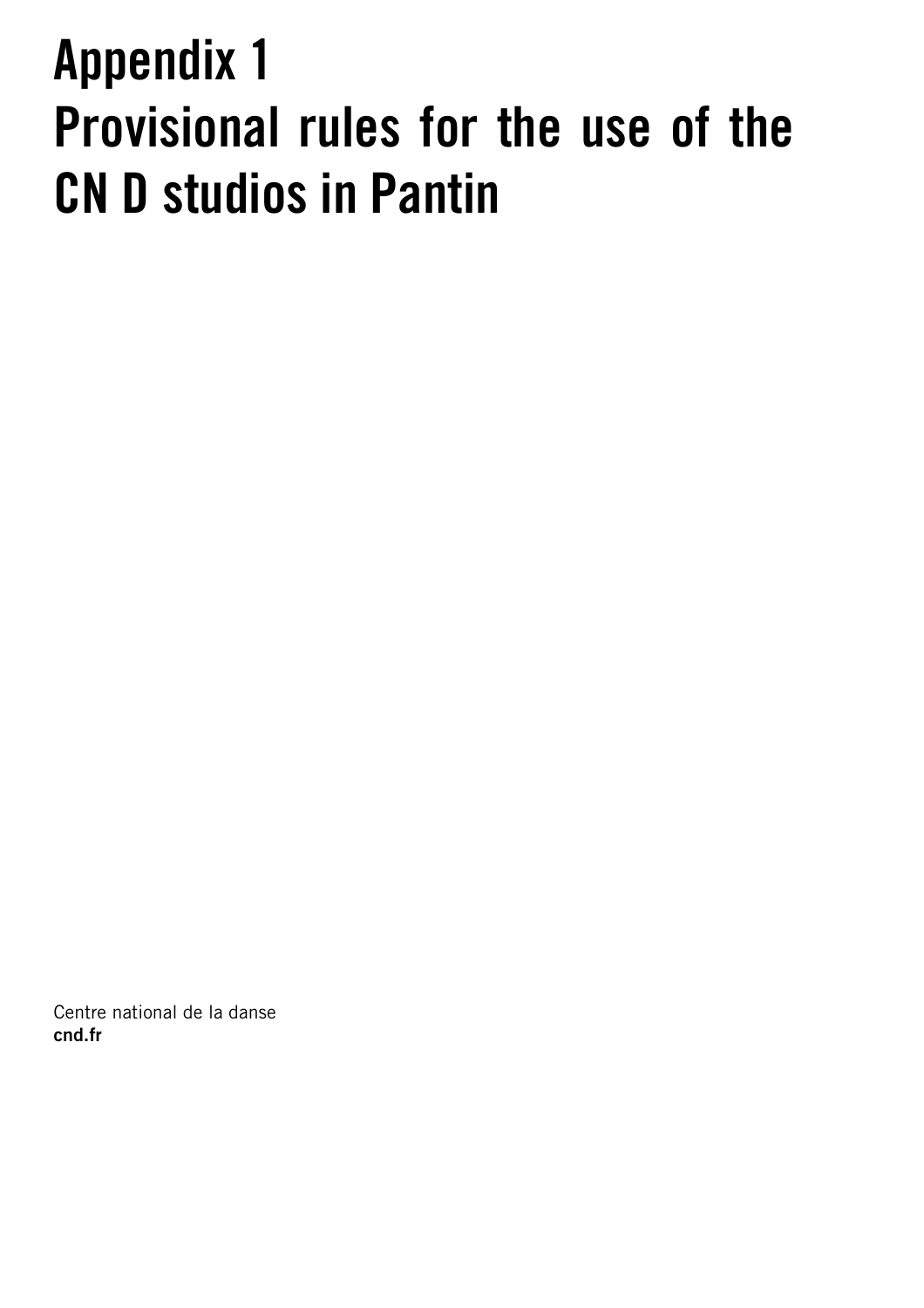## **Access to the CN D and the studios**

– Keys providing access to the studio will be handed over to the Occupier by the CN D reception staff in exchange for an identity document and the completed attendance sheet.

– No Occupier other than those mentioned at the time of the reservation of the studio will be accepted on the premises of the CN D (check-in by name at the entrance).

– To go to the upper floors, the Occupier must prioritise using the central staircase of the CN D.

– The studios must be locked at the end of each time slot. The keys must be returned to the CN D reception desk.

– The Occupier shall ensure that they do not cause any noise pollution, as all the studio doors will remain open.

– The Occupier must limit their presence in the common areas such as the landings in front of the studios.

– Any request to modify or cancel the reservation must be sent to the address studios@cnd.fr as early as possible and, at the latest, 48 hours before the planned date of availability. This is in order to allow other users to benefit from the workspaces.

## **Specific health rules applicable until further notice**

– Physical distance should be respected in the building, as well as in the studios where practice permits.

– A reminder of the safety protocols to be respected is posted in the circulation areas.

- Hydro-alcoholic gel dispensers are available in the circulation areas.
- Studios are ventilated between uses.

– The changing rooms and showers are accessible: each participant must arrive and leave in their clothes and leave their shoes outside the studio.

– Anyone with alarming symptoms (severe fatigue, headache, soreness, cough, chest pain, respiratory discomfort, loss of taste or smell, unexplained diarrhea, redness, frostbite) shall not proceed to CN D and shall consult a physician without delay.

– If symptoms occur:

- during the occupation of the studio: immediately inform security by calling +33 (0)1 41 83 27 20 or 32 26 (from the telephone installed in each studio)
- within 15 days of using the studios, please inform the CN D immediately by e-mail at studios@cnd.fr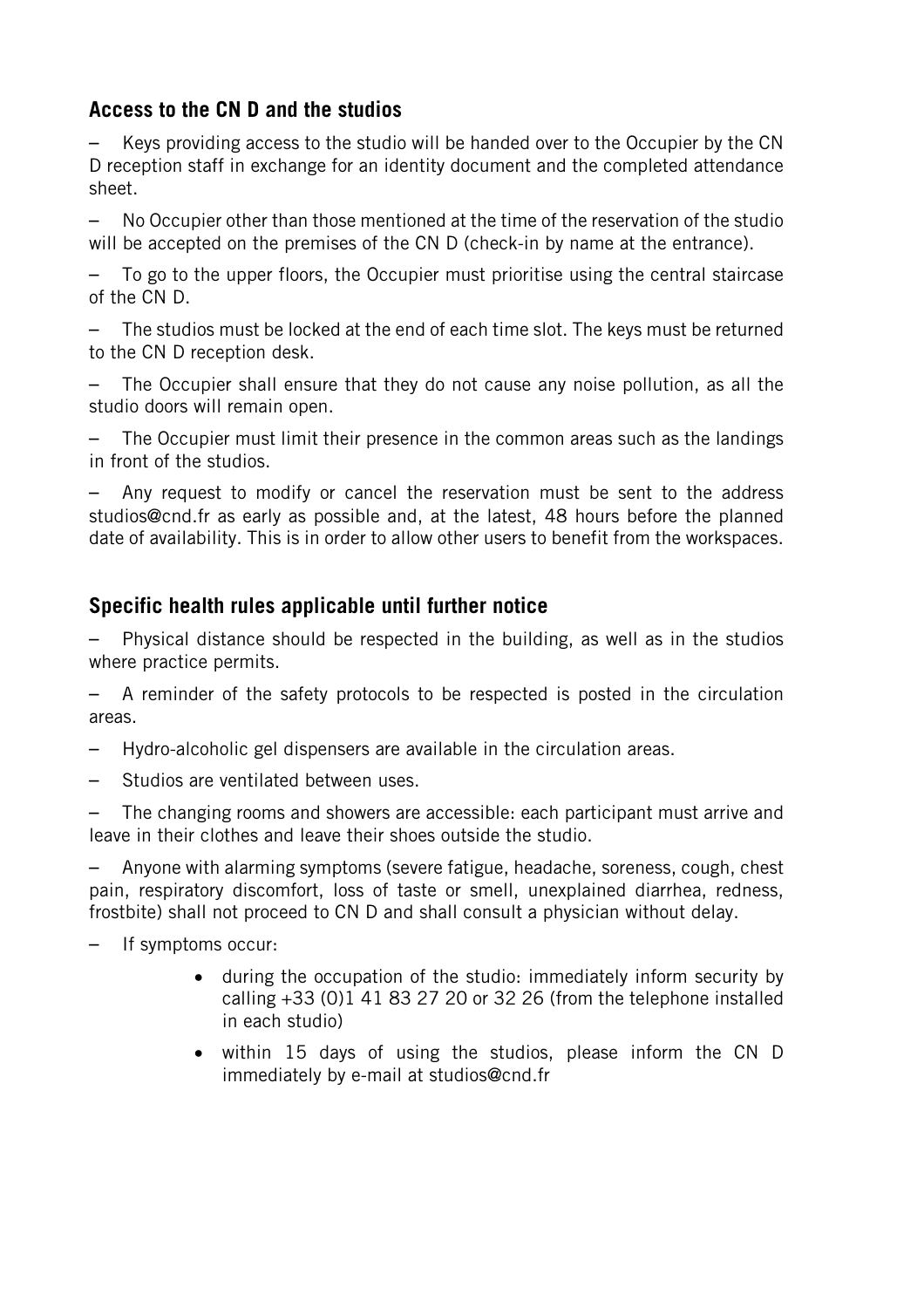### **Standard rules of use**

- Dance shoes or bare feet are mandatory and street shoes are not allowed in the studios.
- No eating inside the studios.
- No bicycles or animals allowed (except in the case of a guide dog for the visually impaired).
- No smoking in the entire building.
- Windows and doors must be locked in case of absence (the CN D declines all responsibility in case of theft or loss).
- If you forget your bags or clothes in the studios, they will be collected in the evening, stored and then thrown away after 15 days. (Information at the CN D reception).
- In the event of a long-term release, the Occupant will ensure that the studio is locked and that his personal and valuable belongings are brought with him.

#### **Technical matters and equipment**

- Requests for simple material and technical equipment (tables, chairs, microphones, video projector, paperboard, dance bars, video or sound recording, etc.) should be sent to us as early as possible and no later than 48 hours before the date of your visit. We will try to respond in consultation with the technical and general services.
- The Occupier must ensure that the equipment (sound and/or video desk) and the lights (except for the coloured neon which is part of the building's night lighting) are switched off when they leave.
- Each studio has a mobile sound and video control desk, the key to which is included on the same key ring as the key to the studio.
- This equipment is placed under the responsibility of the Occupier, who undertakes to comply with its terms of use and to inform the CN D's technical service in the event of a malfunction.
- The Occupier must obtain prior agreement from the person in charge of planning for any materials to be brought in and/or deposited by the Occupier.
- The nature of these materials must comply with the safety standards in force in buildings receiving the public (French ERP standards).
- The nature of these materials must comply with the safety standards in force in the ERP (Establissement Recevant du Public).
- As the CN D does not have storage space, it declines all responsibility in the event of loss, damage or theft.